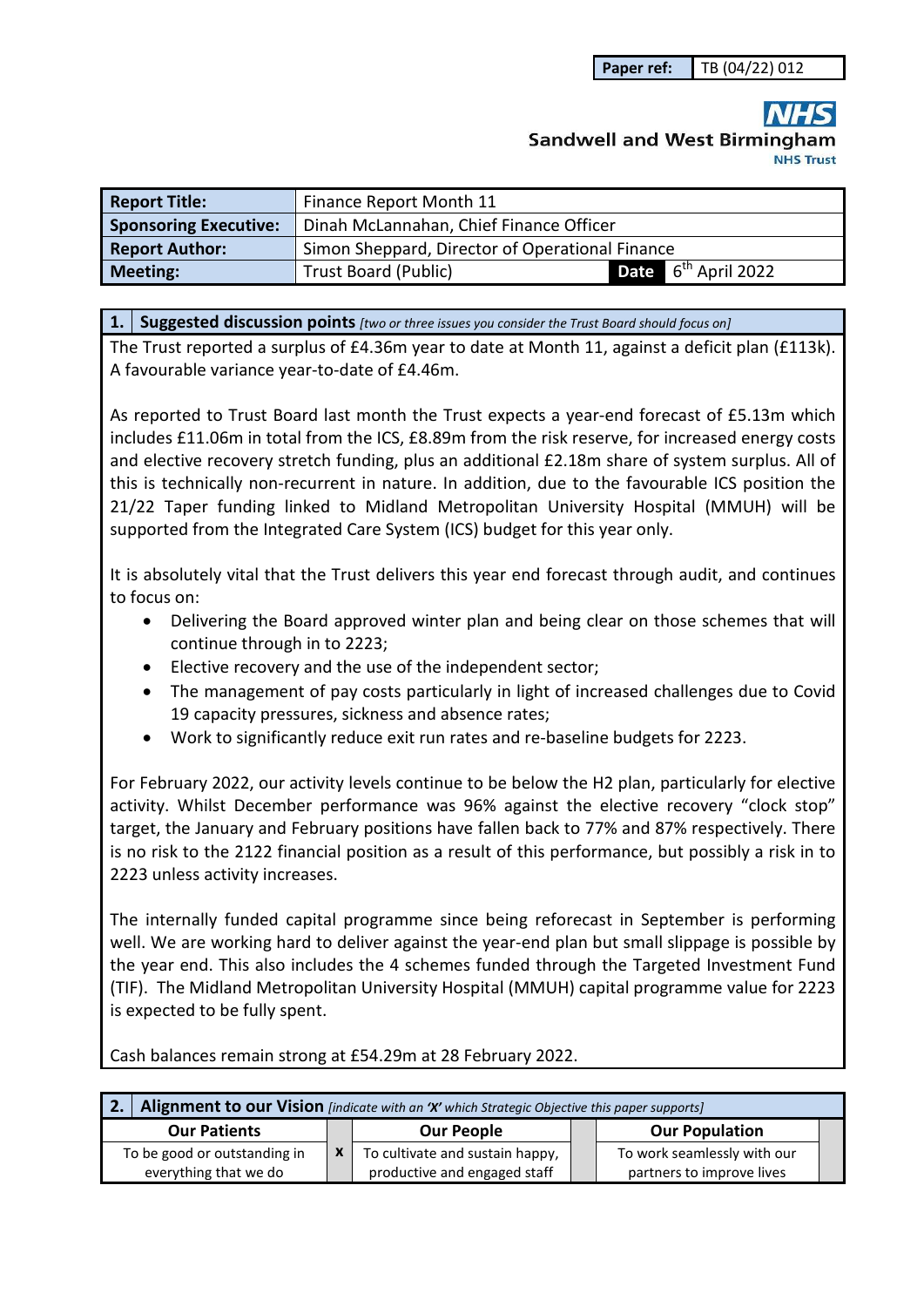### **3. Previous consideration** *[where has this paper been previously discussed?]*

Clinical Leadership Executive 22.3.22 Finance, Investment & Performance Committee (FIPC) 25.3.22

#### **4. Recommendation(s)**

The Trust Board is asked to:

**a. DISCUSS** the year to date financial position

**b. DISCUSS** the year end forecast

| 5.1                               | <b>Impact</b> [indicate with an 'X' which governance initiatives this matter relates to and where shown elaborate] |                   |   |  |   |  |                                       |  |  |  |  |  |  |
|-----------------------------------|--------------------------------------------------------------------------------------------------------------------|-------------------|---|--|---|--|---------------------------------------|--|--|--|--|--|--|
| <b>Trust Risk Register</b>        |                                                                                                                    | 3688, 3689        |   |  |   |  |                                       |  |  |  |  |  |  |
| <b>Board Assurance Framework</b>  |                                                                                                                    | X SBAF 9, SBAF 10 |   |  |   |  |                                       |  |  |  |  |  |  |
| <b>Equality Impact Assessment</b> |                                                                                                                    | Is this required? | Y |  | N |  | $\vert x \vert$ If 'Y' date completed |  |  |  |  |  |  |
| <b>Quality Impact Assessment</b>  |                                                                                                                    | Is this required? | Y |  |   |  | $N   x  $ If 'Y' date completed       |  |  |  |  |  |  |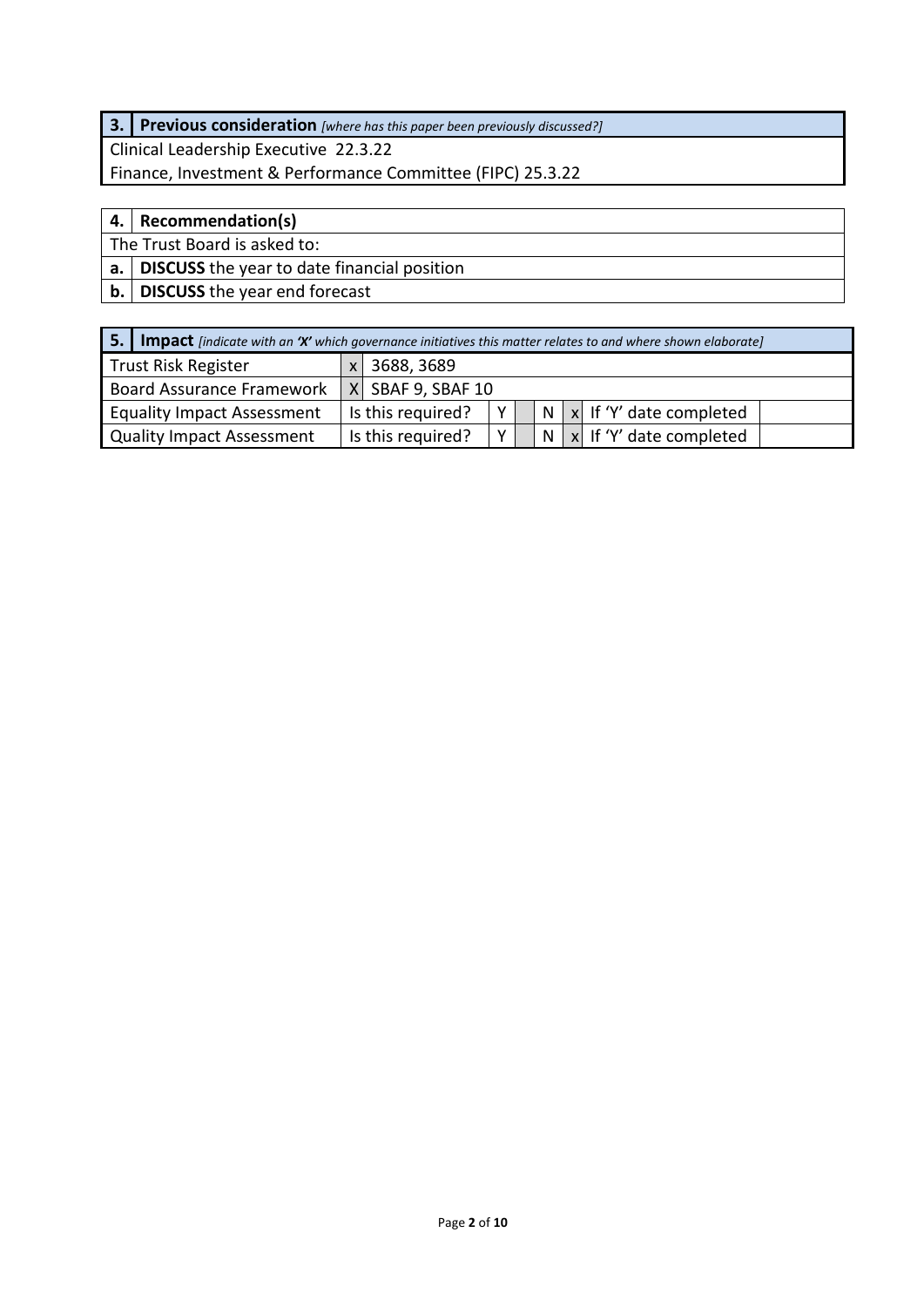#### **SANDWELL AND WEST BIRMINGHAM NHS TRUST**

#### **Report to the Public Trust Board: 6 April 2022**

#### **Finance Report Month 11**

#### **1. Introduction or background**

1.1 This report describes the key issues in relation to financial performance year to date against the 21/22 financial plan, reflecting H1 (April – Sept 21) and H2 (Oct 21 – March 22) performance.

#### **2. Income and Expenditure 21/22**

- 1.2 The Trust reported a surplus at Month 11 (to 28 February 2022) of £4.36m. This was £4.46m favourable to the deficit plan of (£0.11m). The Finance, Investment & Performance Committee (FIPC) have discussed the year to date position in detail, including risks and mitigations.
- 1.3 As a consequence of the Trust's favourable Month 10 position, and the overall Integrated Care System surplus position, the Trust declared a year end forecast of £5.129m. This forecast includes £2.2m additional income from the ICS to reflect the overall system surplus. The Trust is confident that this position will be delivered, and has provided assurance to the Finance, Investment and Performance Committee (FIPC).
- 2.1 Elective recovery performance is shown in Annex 3. The table below summarises actual performance against the Plan for H2 against the key activity types.

|                                 |           | $H2 - YTD$ |            |          |
|---------------------------------|-----------|------------|------------|----------|
| <b>Activity Run Rate by POD</b> | Plan      | Actual     | $+/-$      | $+/-$    |
| Community                       | 284,668   | 270,747    | $-13,921$  | $-4.9%$  |
| <b>Elective Admissions</b>      | 19,203    | 16,078     | $-3,125$   | $-16.3%$ |
| <b>Emergency Admissions</b>     | 22,904    | 20,025     | $-2,879$   | $-12.6%$ |
| <b>Emergency Departments</b>    | 92,793    | 90,523     | $-2,270$   | $-2.4%$  |
| <b>Excess Bed Days</b>          | 3,591     | 3,124      | $-467$     | $-13.0%$ |
| Maternity Pathway               | 7,349     | 7,008      | $-341$     | $-4.6%$  |
| <b>Neonatal Unit</b>            | 4,655     | 4,995      | 339        | 7.3%     |
| <b>OP New Attendances</b>       | 75,040    | 85,484     | 10,444     | 13.9%    |
| <b>OP Procedures</b>            | 55,615    | 40,772     | $-14,843$  | $-26.7%$ |
| <b>OP Review Attendances</b>    | 108,506   | 109,356    | 851        | 0.8%     |
| OP Non Face to Face             | 72,991    | 41,032     | $-31,959$  | $-43.8%$ |
| <b>Other Contract Lines</b>     | 1,632,912 | 1,438,440  | $-194,472$ | $-11.9%$ |
| <b>Unbundled Activity</b>       | 31,293    | 25,372     | $-5,921$   | $-18.9%$ |
| <b>Total</b>                    | 2,411,521 | 2,152,956  | $-258,565$ | $-10.7%$ |

2.2 Whilst our current activity performance is not a risk to the delivery of the 21/22 financial plan it is more of a concern when considered alongside the planning guidance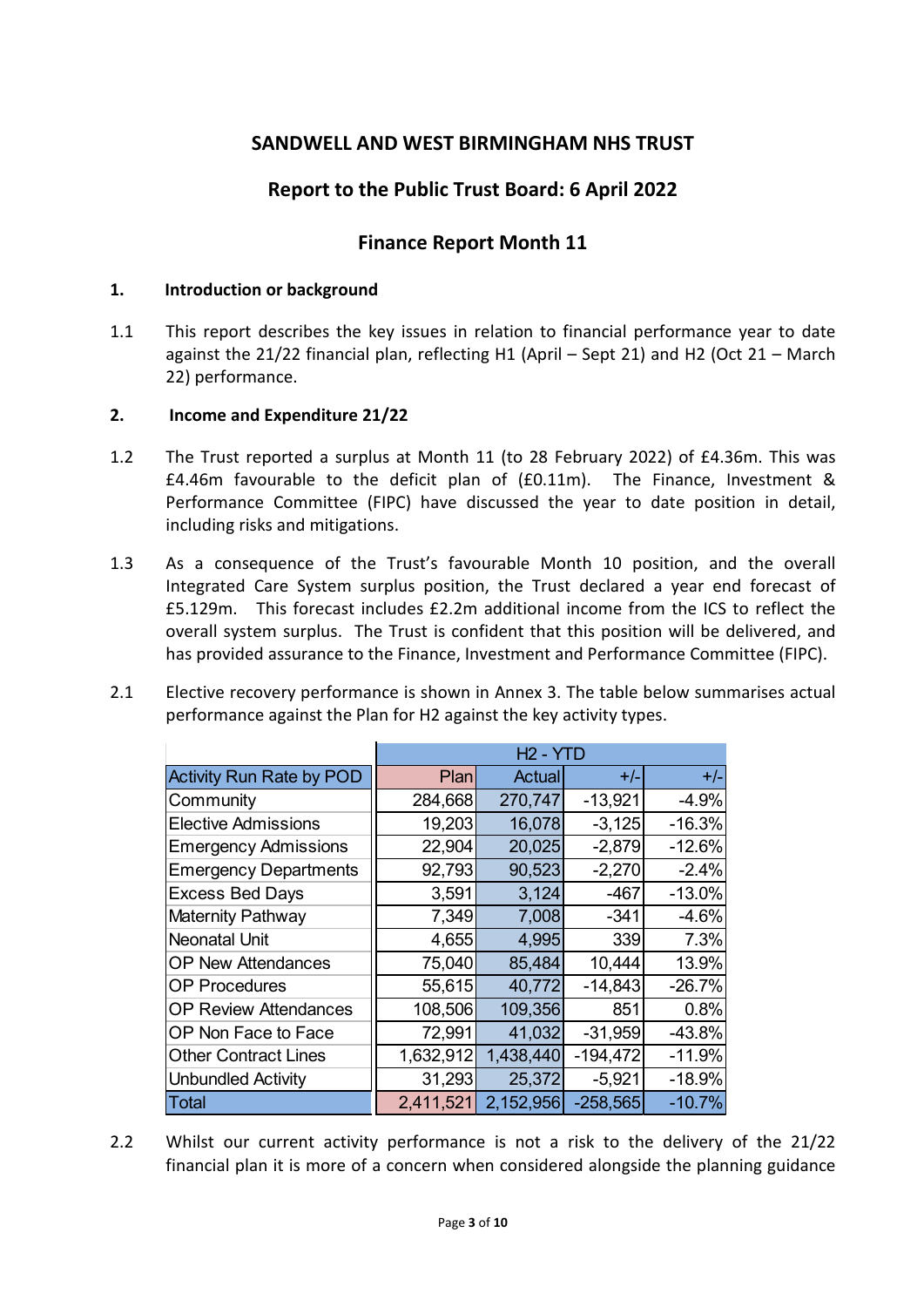for 2223 which expects 104% by value and 110% by pathway compared to prepandemic activity levels.

#### **3. Capital and Cash**

- 3.1 Please see Annex 2 for detail. The Trust is forecasting to deliver against the approved capital plan although some movement between individual schemes is likely given continued supply chain issues caused mainly by the pandemic.
- 3.2 There has been a specific focus on gaining assurance on the year end capital position at the Capital Management Group on 21 March 2022. This assurance has been received from the professional leads from Estates, IT and Medical Equipment, and provided to FIPC.
- 3.3 The Trust is now forecasting a year end cash balance with circa £55m, with the year to date balance being £54.5m. This reflects the in-year Income & Expenditure year end surplus and the phasing of the 21/22 capital programme.
- 3.4 The month 6 Board Report set out actions required to achieve the BPPC target of paying 95% of invoices (not disputed) within 30 days of receipt.
- 3.5 The key action that has pushed the Trust over the target has been to measure performance against invoice received date (in accordance with the guidance) rather than the invoice date itself. All of 2122 data has been reworked using this rule. Further actions include;
	- $\bullet$  Increasing the number of BACS processing runs each week (Q4 of 21/22)
	- Planned trust wide communications to encourage timely receipting and dispute resolution (March 2022)
	- Implementing a Supplier Portal enabling suppliers to upload invoices directly and allow them to see and assist in progress on invoice approval and payment
	- Working with Oracle to identify Invoice hold information in specific circumstances which allows us to exclude the invoice from our performance measure



**4. Planning 2022/23**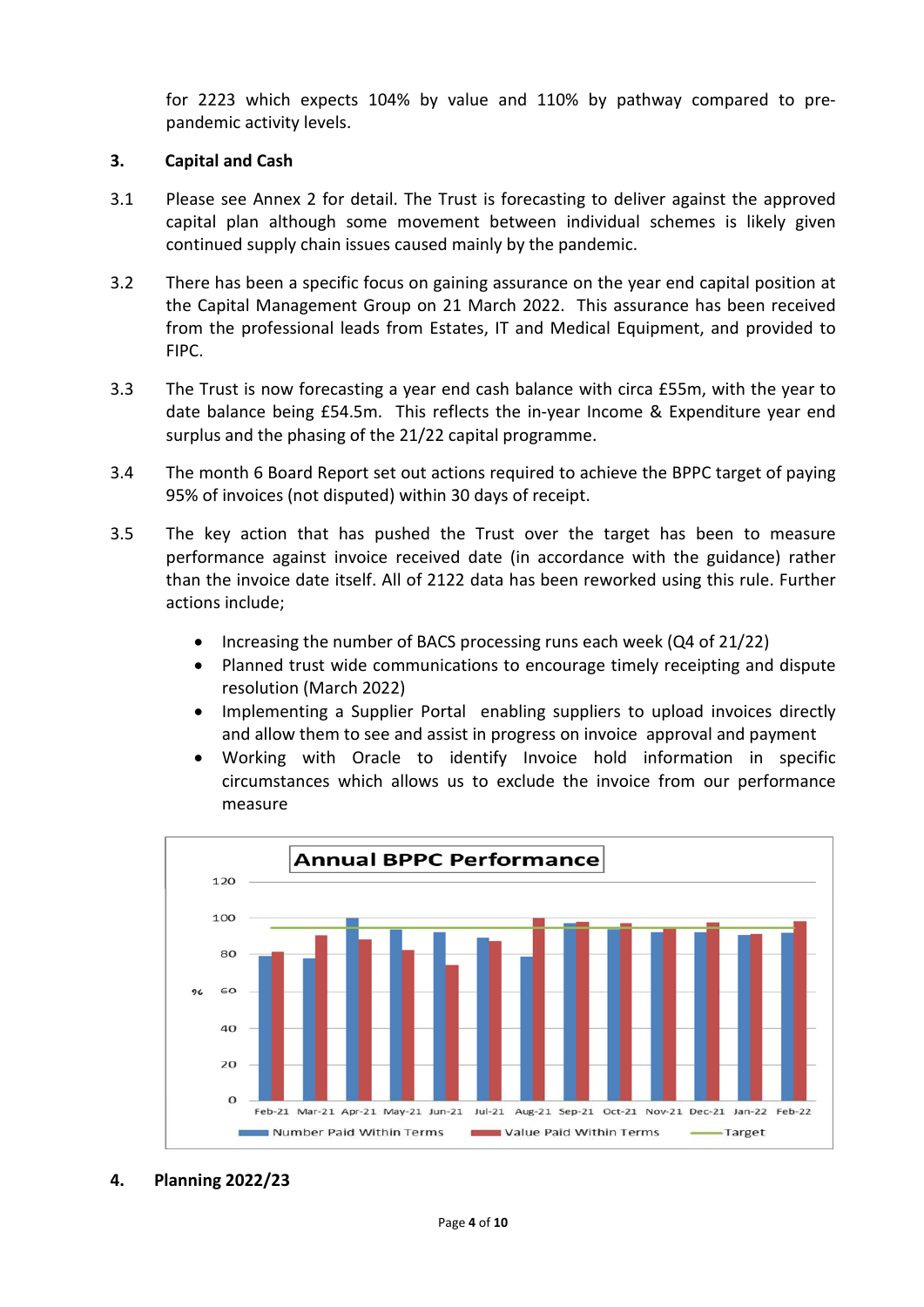- 4.1 As the Trust Board is aware the formal guidance for 2022/23 planning has been published which confirmed the planning timetable will be extended to 28 April 2022, with draft plans due 17 March. The Trust Board is asked to note the draft plan was submitted by the deadline.
- 4.2 The Board is asked to note there is a detailed timeline, both internally and externally with the ICS, to ensure the final plan is submitted by 28 April 2022.

#### **5. Recommendations**

- 5.1 The Trust Board is asked to:
	- a. **DISCUSS** the year to date financial position
	- b. **DISCUSS** the year end forecast

**Simon Sheppard Director of Operational Finance 22 March 2022** 

**Annex 1:** Key Financial Headlines **Annex 2:** 2122 Capital Programme **Annex 3:** Elective Recovery Fund **Annex 4:** Statement of Financial Position **Annex 5:** Financial Risks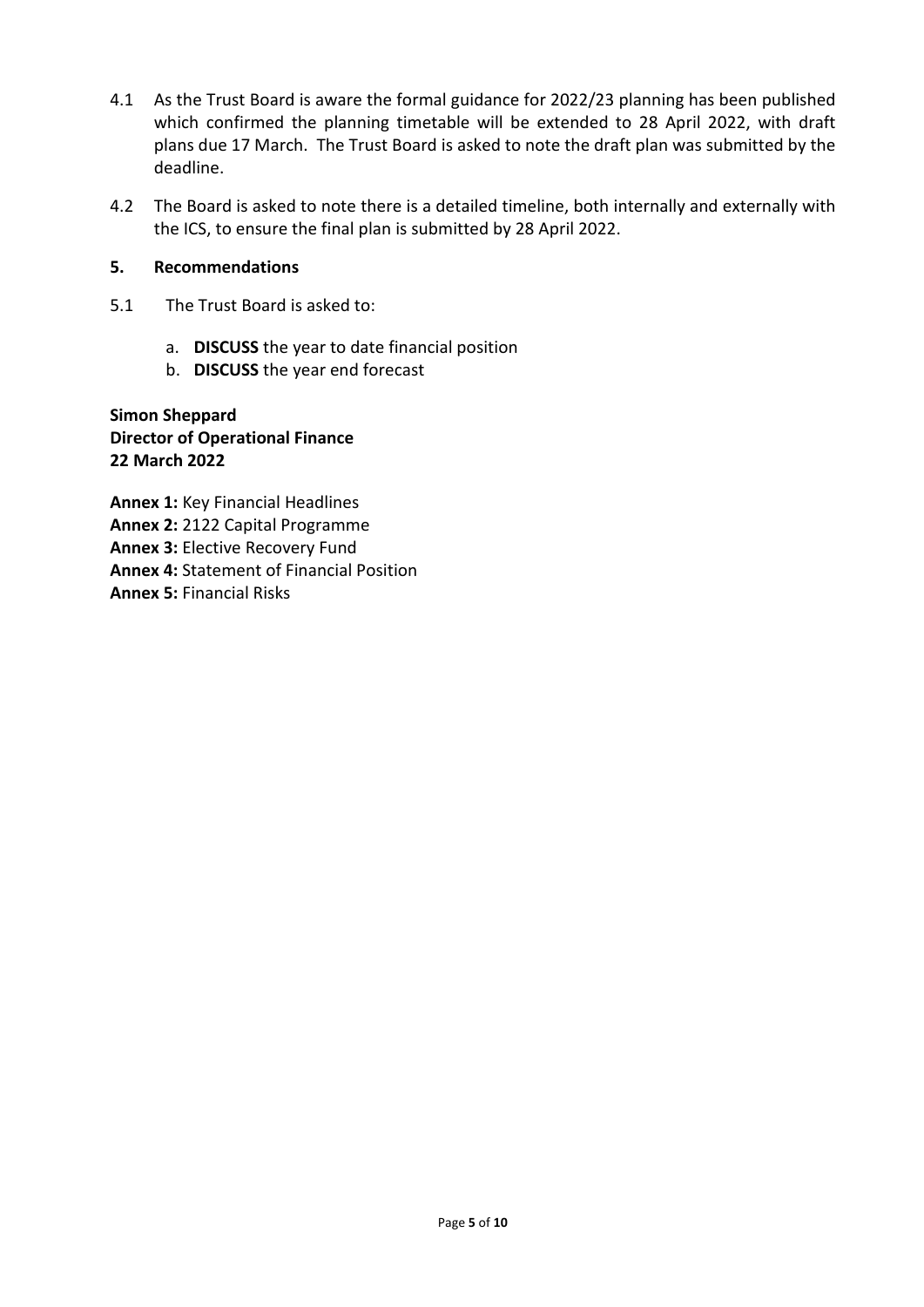| l Paper ref: | TB (04/22) 012 |
|--------------|----------------|
|--------------|----------------|

# **ANHS**<br>Sandwell and West Birmingham<br>Annex 1 - Key Financial Headlines

| In Month   | In Month      | In Month   | <b>YTD</b>  | <b>YTD</b>    | <b>YTD</b> | Y/end      | Y/end      | Y/end                    |
|------------|---------------|------------|-------------|---------------|------------|------------|------------|--------------------------|
| Plan       | <b>Actual</b> | Variance   | Plan        | <b>Actual</b> | Variance   | Plan       |            | <b>Forecast Variance</b> |
| <b>£ms</b> | <b>£ms</b>    | <b>£ms</b> | <b>f</b> ms | <b>£ms</b>    | <b>£ms</b> | <b>£ms</b> | <b>£ms</b> | <b>£ms</b>               |

| áÍ        | <b>I&amp;E Performance</b>      | 0.01  | 3.47  | 3.46   | (0.11) | 4.35   | 4.46   | (0.02) | 5.13             | 5.15           |
|-----------|---------------------------------|-------|-------|--------|--------|--------|--------|--------|------------------|----------------|
|           |                                 |       |       |        |        |        |        |        |                  |                |
| 絲         | <b>NHSI Agency Ceiling</b>      | 0.87  | 1.17  | (0.30) | 9.79   | 15.24  | (5.45) | 10.65  |                  | $16.41$ (5.76) |
|           |                                 |       |       |        |        |        |        |        |                  |                |
| ✿         | Efficiency Programme (CIP)      | 1.10  | 0.59  | (0.42) | 11.01  | 6.71   | (4.38) | 13.21  | 8.05             | (4.88)         |
|           |                                 |       |       |        |        |        |        |        |                  |                |
| 晦         | Capital Expenditure (Excl MMUH) | 1.25  | 1.42  | (0.17) | 17.76  | 12.76  | 5.00   | 21.63  |                  | $23.46$ (1.83) |
|           |                                 |       |       |        |        |        |        |        |                  |                |
| 晦         | Capital Expenditure (MMUH)      | 3.48  | 9.06  | (5.58) | 168.94 | 166.56 | 2.38   | 170.41 | $191.87$ (21.47) |                |
|           |                                 |       |       |        |        |        |        |        |                  |                |
| <b>P.</b> | Cash Balance                    | 25.73 | 54.29 | 28.56  | 25.73  | 54.29  | 28.56  | 25.50  | 52.54            | 27.04          |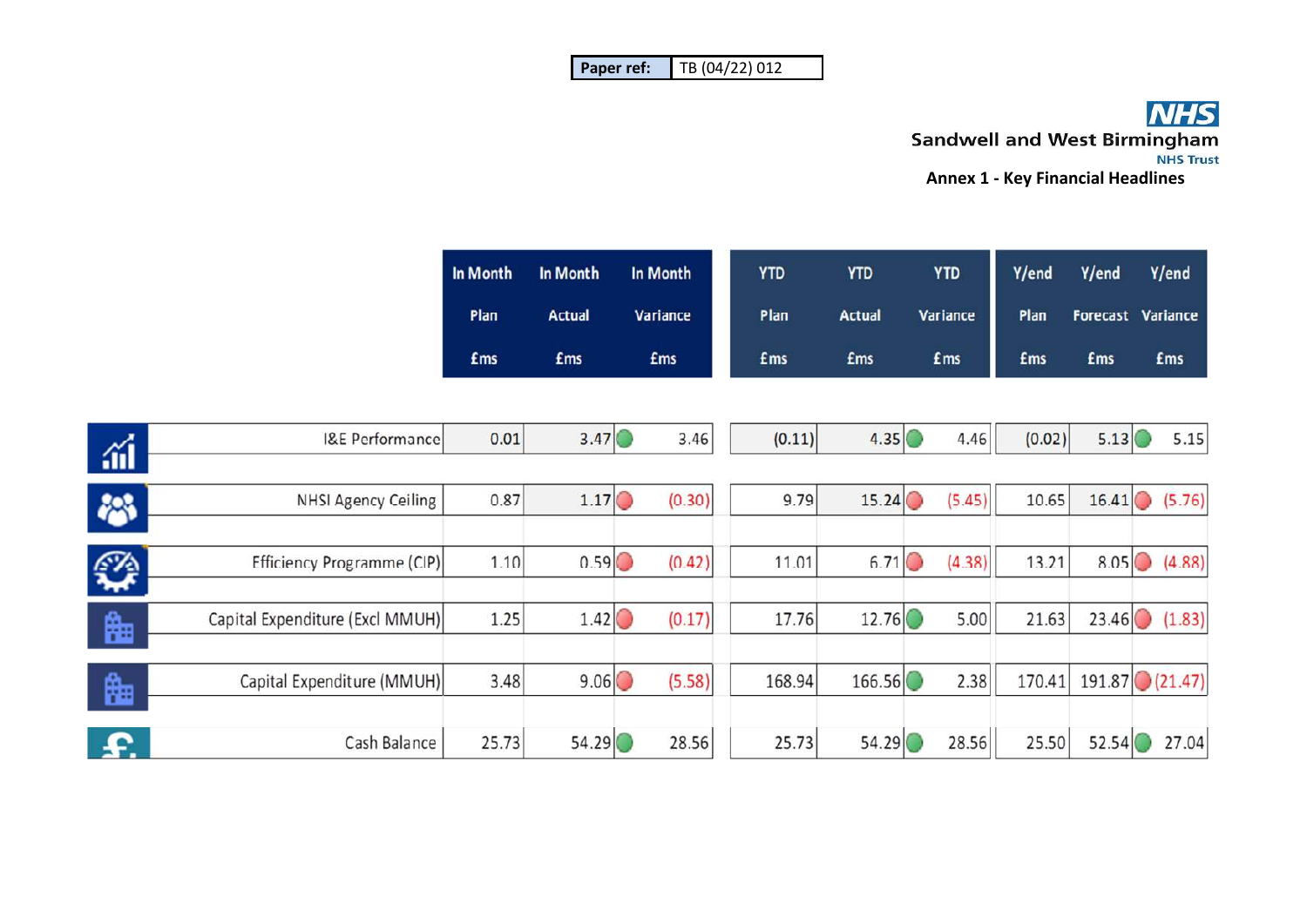#### **Annex 2: 2122 Capital Programme**

| SANDWELL & WEST BIRMINGHAM HOSPITALS NHS TRUST |                                                |                |                     |                          |                  |                  |                |  |
|------------------------------------------------|------------------------------------------------|----------------|---------------------|--------------------------|------------------|------------------|----------------|--|
|                                                | Summary Capital Expenditure: FY 2021/22 to P11 |                |                     |                          |                  |                  |                |  |
|                                                | <b>Annual</b>                                  |                | <b>Year to Date</b> | <b>Year End Forecast</b> |                  |                  |                |  |
|                                                | <b>Original Plan</b>                           | Plan           | <b>Actual</b>       | <b>Variance</b>          | <b>NHSI Plan</b> | <b>Forecast</b>  | Variance       |  |
|                                                | £000s                                          | £000s          | £000s               | £000s                    | £000s            | £000s            | £000s          |  |
| <b>Internal - Self Financing</b>               |                                                |                |                     |                          |                  |                  |                |  |
| <b>Estates</b>                                 | 7,566                                          | 5,283          | 2,849               | 2,434                    | 8,236            | 7,263            | 973            |  |
| $\mathsf{H}$                                   | 7,046                                          | 6,044          | 4,567               | 1,477                    | 7,046            | 6,270            | 776            |  |
| Medical equipment                              | 3,616                                          | 3,311          | 2,080               | 1,231                    | 3,616            | 3,616            | 0              |  |
| Charity                                        | 85                                             | 40             | 0                   | 40                       | 85               | 85               | $\overline{O}$ |  |
| Sub total                                      | 18,313                                         | 14,678         | 9,496               | 5,182                    | 18,983           | 17,234           | 1,749          |  |
| <b>External - PDC</b>                          |                                                |                |                     |                          |                  |                  |                |  |
| <b>STP Reconfiguration</b>                     | 500                                            | 500            | 500                 | $\overline{O}$           | 500              | 500              |                |  |
| PDC BMEC Diagnostic Hub Equipment              | 670                                            | 616            | $\boldsymbol{O}$    | 616                      | $\boldsymbol{0}$ | $\boldsymbol{O}$ |                |  |
| TIF Schemes (Equipment & PACU Expansion)       | $\overline{O}$                                 | 0              | 190                 | $-190$                   | $\overline{O}$   | 1,818            | $-1,818$       |  |
| Digital Maternity & Frontline Digitisation     | 0                                              | 0              | 0                   | 0                        | 0                | 396              | $-396$         |  |
| Diagnostic Training and Workforce PDC          | $\overline{O}$                                 | $\overline{O}$ | $\overline{O}$      | $\overline{O}$           | $\mathcal{O}$    | 639              | $-639$         |  |
| Sub total                                      | 1,170                                          | 1,116          | 690                 | 426                      | 500              | 3,353            | $-2,853$       |  |
| <b>MMUH - PDC</b>                              |                                                |                |                     |                          |                  |                  |                |  |
| Midland Met Construction Cost to Complete      | 170,406                                        | 168,942        | 166,566             | 2,376                    | 170,406          | 191,873          | $-21,467$      |  |
| MHCLG - Midland Met Learning Campus            | $\Omega$                                       | $\Omega$       | 509                 | $-509$                   | $\Omega$         | 510              | $-510$         |  |
| <b>TOTAL</b>                                   | 189,889                                        | 184,736        | 177,262             | 7,474                    | 189,889          | 212,970          | $-23,081$      |  |
| <b>Technical-IFRIC12</b>                       |                                                |                |                     |                          |                  |                  |                |  |
| <b>BTC &amp; MES</b>                           | 2,142                                          | 1,963          | 2,065               | $-102$                   | 2,142            | 2,366            | $-224$         |  |
| <b>Trust Wide Programme</b>                    | 192,031                                        | 186,699        | 179,327             | 7,372                    | 192,031          | 215,336          | $-23,305$      |  |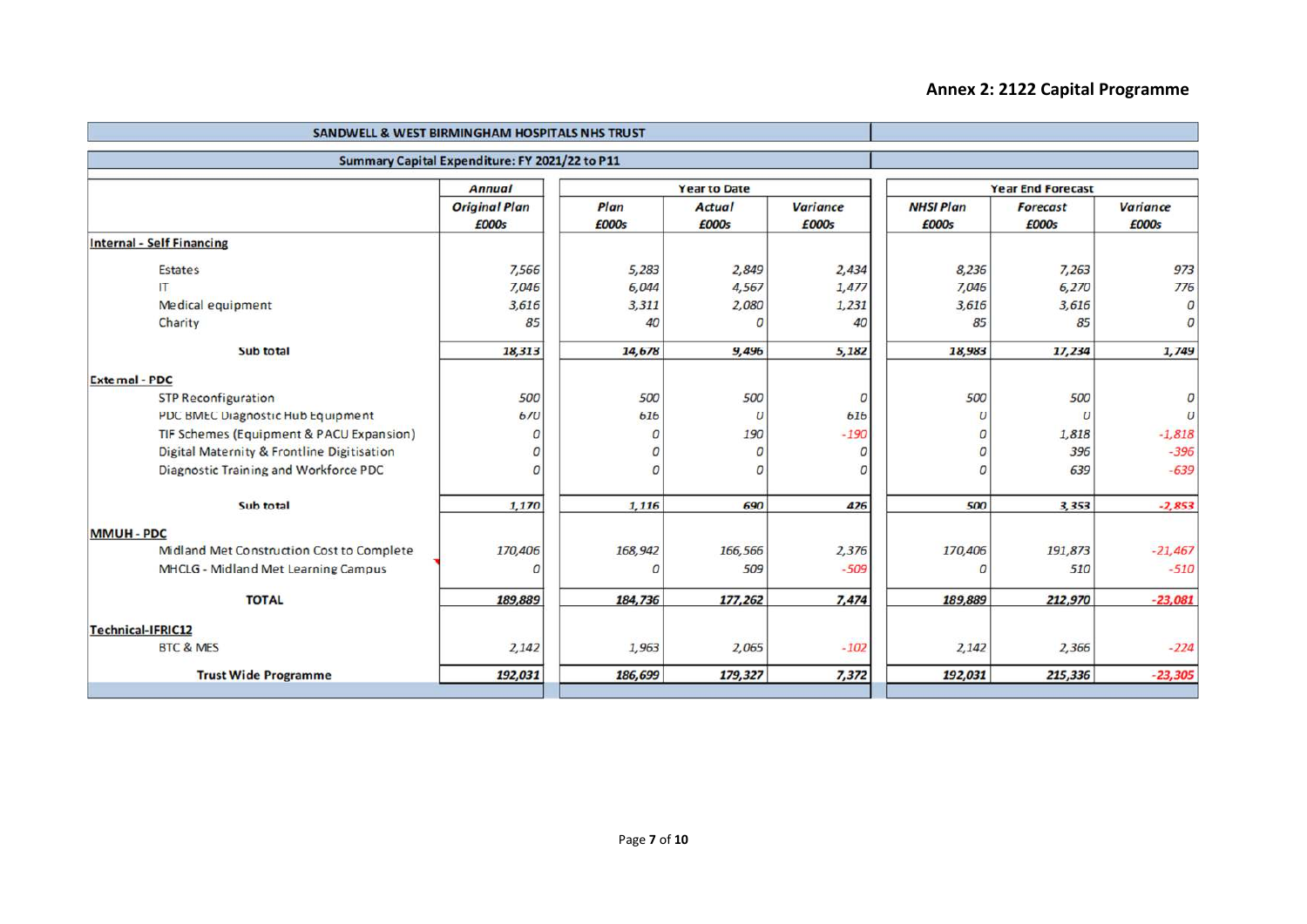H1 - When aggregated at the BCWB system level the Trust's share of the overall system forecasted additional ERF payment in H1 is £5.342m of a total £19.215, based on the gross quantity of activity delivered against the ERF baseline.

H2 - ERF incentives in H2 are based on weighted RTT pathways clock-stops rather than gross activity, with the baseline target being 89% of 2019-20 actuals (equivalent to the Q2 target of 95% of gross activity by value). Initial clock-stop data for February indicates an 87% delivery against target, ie again below the threshold for earning any additional payment. Final payment values will be determined at a system level following submission of all clock-stop data.

| ERF:Clock Stops H2 2021-22              |              | Oct-21 | Nov-21 | Dec-21 | Jan-22 | Feb-22 | Mar-22 |
|-----------------------------------------|--------------|--------|--------|--------|--------|--------|--------|
| 2019-20 adjusted Baseline               | Admitted     | 3,403  | 3,339  | 2,824  | 3,197  | 2,779  | 3,301  |
|                                         | Non Admitted | 15,382 | 15,599 | 13,308 | 15,504 | 14,208 | 16,786 |
|                                         | Total        | 18,785 | 18,938 | 16,132 | 18,701 | 16,987 | 20,087 |
| <b>Target Delivery Percentage (89%)</b> | Admitted     | 3,029  | 2,972  | 2,513  | 2,845  | 2,473  | 2,938  |
|                                         | Non Admitted | 13,690 | 13,883 | 11,844 | 13,799 | 12,645 | 14,940 |
|                                         | Total        | 16,719 | 16,855 | 14,357 | 16,644 | 15,118 | 17,878 |
| <b>Actual Activity</b>                  | Admitted     | 2,344  | 2,595  | 2,474  | 2,207  | 2,381  |        |
|                                         | Non Admitted | 11,264 | 12,318 | 12,955 | 12,241 | 12,328 |        |
|                                         | Total        | 13,608 | 14,913 | 15,429 | 14,448 | 14,709 | 0      |
| <b>Actual Delivery Percentage</b>       | Admitted     | 69%    | 78%    | 88%    | 69%    | 86%    | 0%     |
|                                         | Non Admitted | 73%    | 79%    | 97%    | 79%    | 87%    | 0%     |
|                                         | Total        | 72%    | 79%    | 96%    | 77%    | 87%    | 0%     |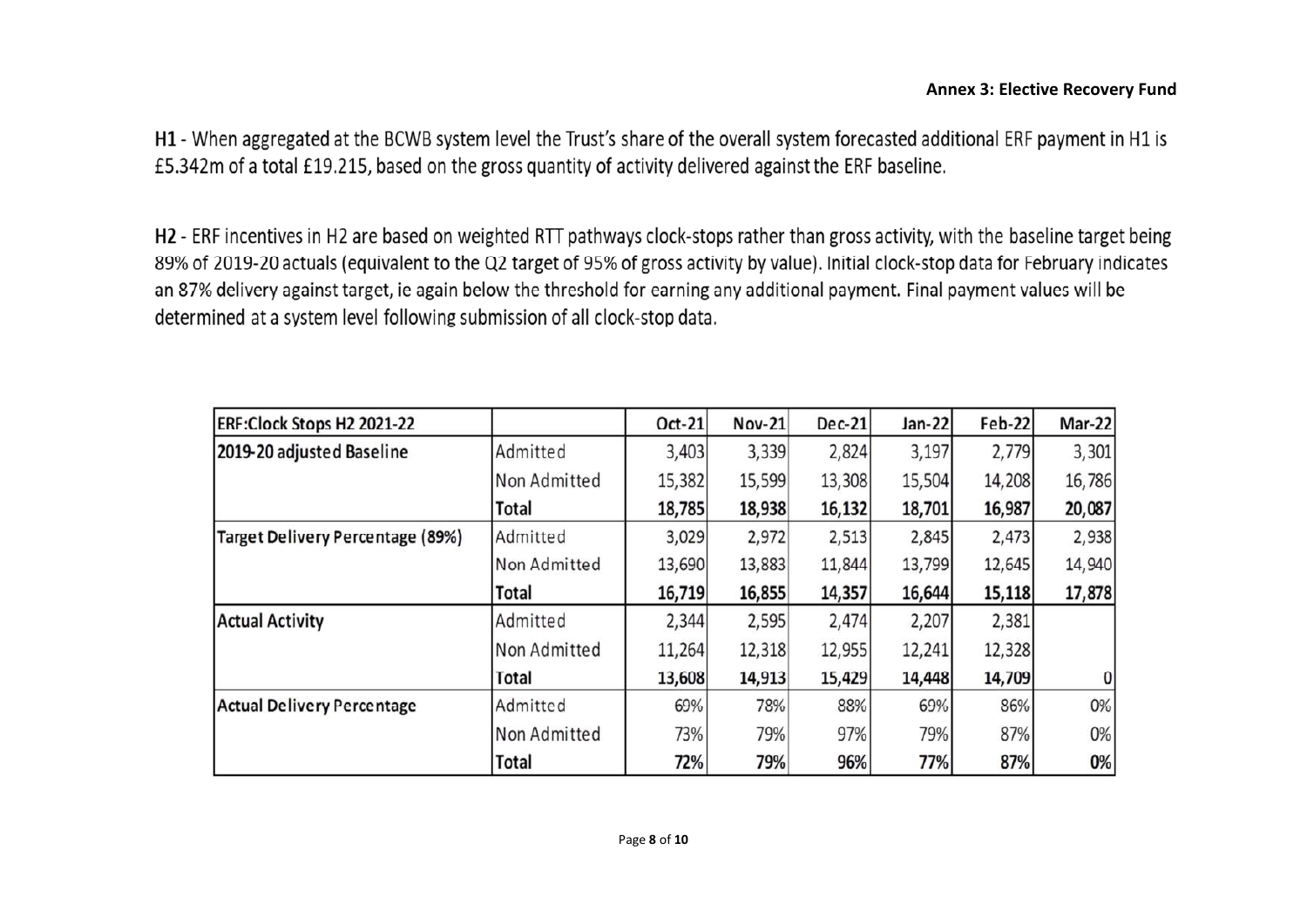**NHS** 

**Sandwell and West Birmingham NHS Trust** 

**Annex 4: Statement of Financial Position** 

#### Sandwell & West Birmingham Hospitals NHS Trust STATEMENT OF FINANCIAL POSITION 2021/22

|                                | <b>Balance as at</b><br>31st March<br>2021 | Balance as at<br>28th<br>February<br>2021 | Forecast<br><b>31st March</b><br>2022 |
|--------------------------------|--------------------------------------------|-------------------------------------------|---------------------------------------|
|                                | £000                                       | £000                                      | £000                                  |
| <b>Non Current Assets</b>      |                                            |                                           |                                       |
| Property, Plant and Equipment  | 681,148                                    | 840,325                                   | 874,504                               |
| Intangible Assets              | 218                                        | 186                                       | 182                                   |
| <b>Investment Assets</b>       | 0                                          | 0                                         | n                                     |
| Trade and Other Receivables    | 100                                        | 100                                       | 100                                   |
| <b>Current Assets</b>          |                                            |                                           |                                       |
| Inventories                    | 3.437                                      | 3.437                                     | 3,437                                 |
| Trade and Other Receivables    | 29.858                                     | 36,985                                    | 36,985                                |
| Cash and Cash Equivalents      | 71,441                                     | 54,294                                    | 52,574                                |
| <b>Current Liabilities</b>     |                                            |                                           |                                       |
| Trade and Other Payables       | (97.217)                                   | (99.102)                                  | (98, 143)                             |
| Provisions                     | (1.067)                                    | (892)                                     | (892)                                 |
| <b>Borrowings</b>              | (1,553)                                    | (1,556)                                   | (1.556)                               |
| DH Loan                        |                                            | O                                         |                                       |
| <b>Non Current Liabilities</b> |                                            |                                           |                                       |
| Provisions                     | (3.529)                                    | (3.529)                                   | (3, 529)                              |
| Borrowings                     | (25.911)                                   | (24, 330)                                 | (24, 330)                             |
| DH Loan                        |                                            |                                           |                                       |
|                                | 656,925                                    | 805,918                                   | 839,332                               |
|                                |                                            |                                           |                                       |
| <b>Financed By</b>             |                                            |                                           |                                       |
| <b>Taxpayers Equity</b>        |                                            |                                           |                                       |
| Public Dividend Capital        | 486.117                                    | 630,931                                   | 663,567                               |
| Retained Eamings reserve       | 153,089                                    | 157,268                                   | 158,046                               |
| <b>Revaluation Reserve</b>     | 8.661                                      | 8,661                                     | 8,661                                 |
| Other Reserves                 | 9.058                                      | 9,058                                     | 9,058                                 |
|                                | 656,925                                    | 805,918                                   | 839,332                               |